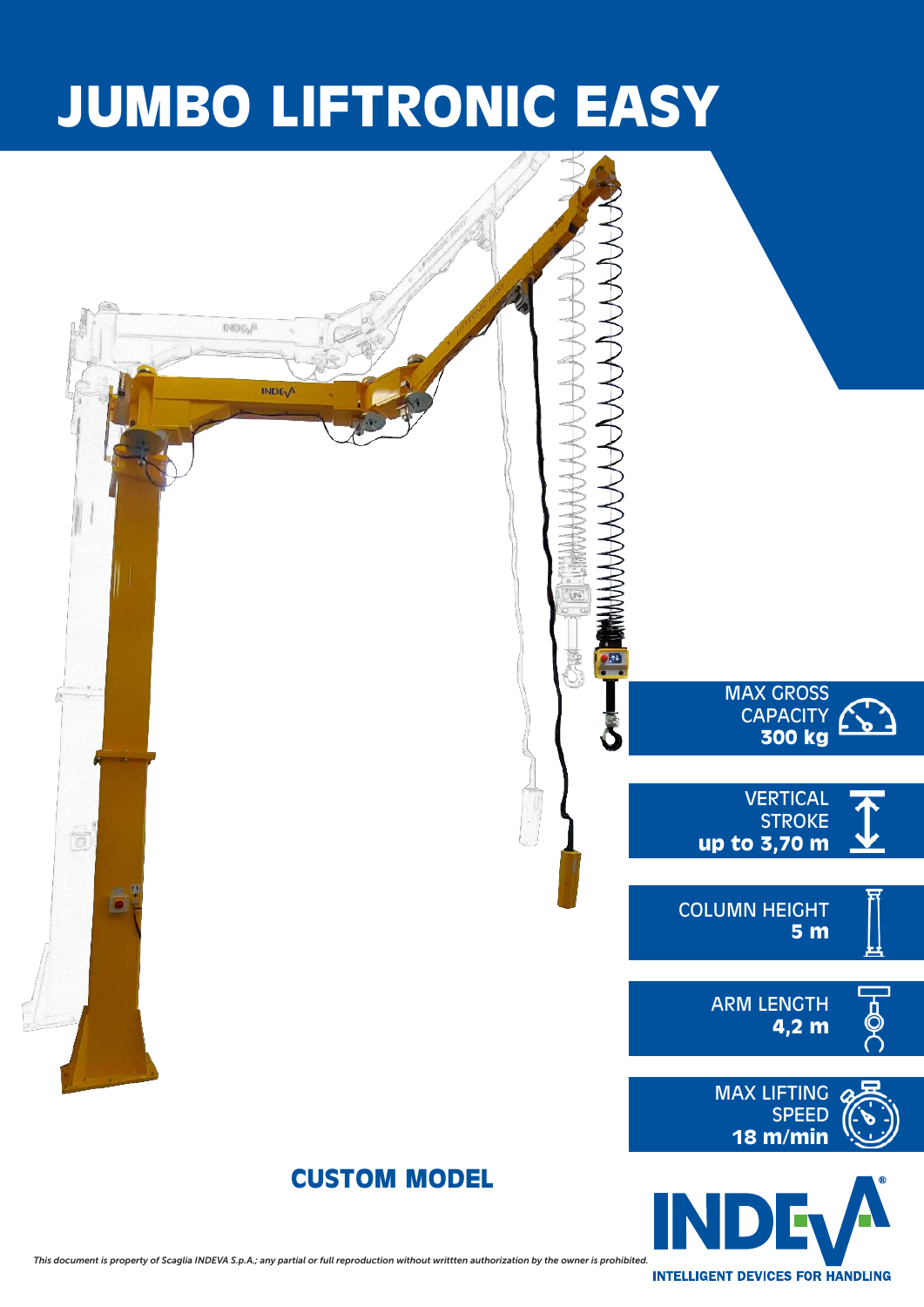## CHALLENGE

A Company needed a solution in their aircraft engine assembly line, for reaching parts at a 3700 mm height and moving them within a 4.2 meters reach. They also needed to precisely place the finished engine in a restricted area.

## SOLUTION

Scaglia INDEVA supplied a custom solution that met all the above mentioned requirements: a column mounted Liftronic® Easy, 5 meters high with a 3 joint arm, 4,2 meter long.

It features:

 3.70 m. stroke; float mode; pneumatic brakes on the arm joints; motor brake; pendant with UP/DOWN, speed, and brakes control buttons.